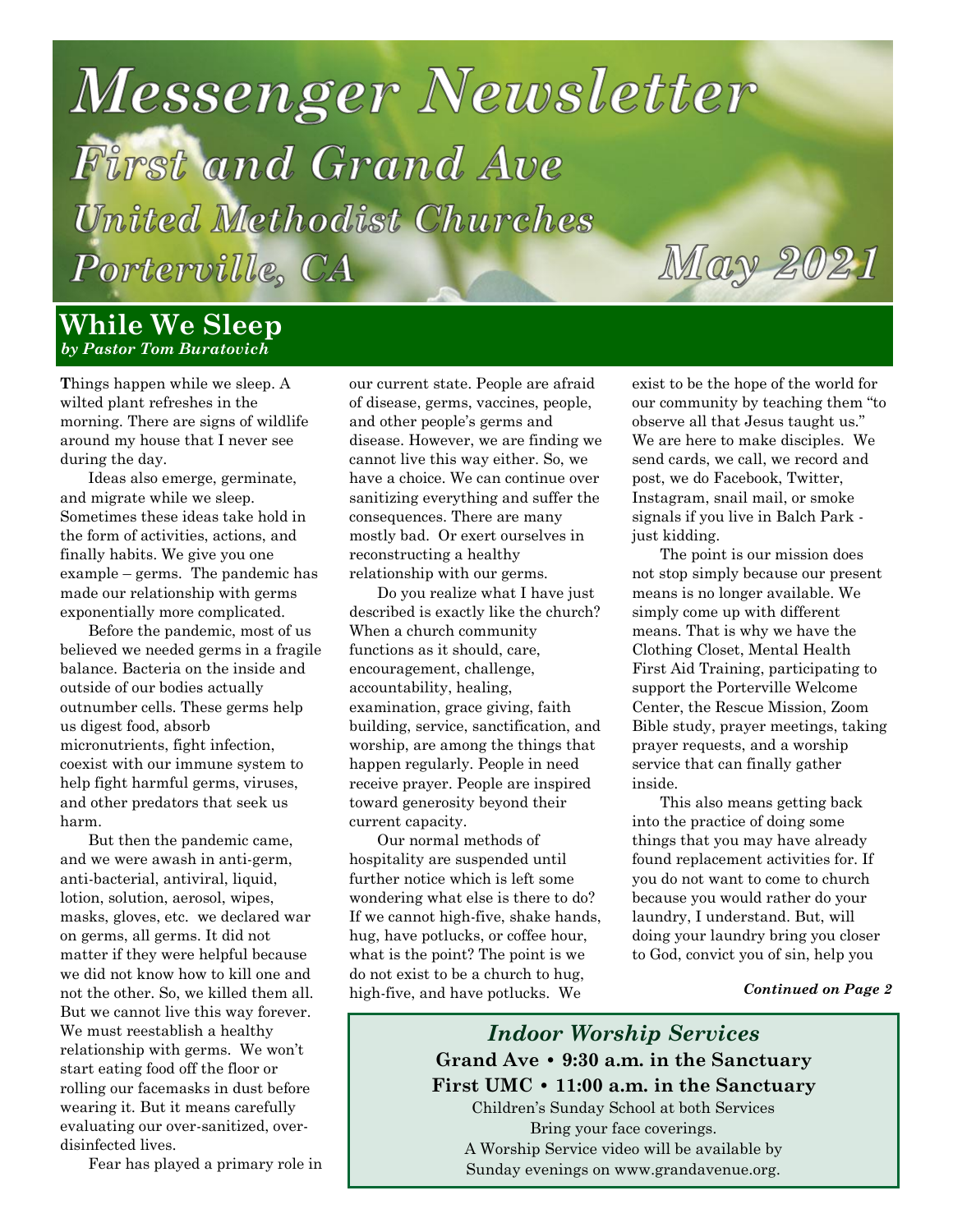## **Youth Ministry**

Proverbs 31:25-31—*Bold power and glorious majesty are wrapped around her as she laughs with joy over the latter days. Her teachings are filled with wisdom and kindness, as loving instruction pours from her lips. She watches over the ways of her household and meets every need they have. Her sons and daughters arise in one accord to extol her virtues, and her husband arises to speak of her in glowing terms. "There are many valiant and noble ones, but you have ascended above them all!" Charm can be misleading, and beauty is vain and so quickly fades, but the virtuous woman lives in wonder, awe, and fear of the Lord. She will be praised throughout* 

*eternity. So go ahead and give her the credit that is due, for she has become a radiant woman, and all her living works of righteousness deserve to be admired at the gateways of every city! (The Passion Translation)*

**D**uring the month of May, we will take time out of our busy schedules to recognize and celebrate the amazing women in our lives. Some of these individuals are mothers, or they may be wives, others may be grandmothers, sisters, friends, or someone who has played a vital role in our lives that has made a lasting impact like many of you here in our congregation.

Growing up, Mother's Day was always a fun time. My brother and I would pick out a special gift and search diligently until we found the right card and present these gifts to our mother. My mom would open her gifts and read her cards then she would smile and joyously exclaim how my brother and I had found the perfect gifts and that she is so touched by the cards. She would always put the Mother's Day cards in a location that all visitors would see as they entered our home. My mom's reaction always made my brother and I smile as we knew in our hearts that we made our mom happy. We would also go to grandma's house and have a big family meal with all the relatives. I always thought it was funny that the women always had to prepare these meals and served everyone, especially on the day when we were celebrating them. But this goes to show that sometimes a women's love and service to those in their care does not take a break, even on Mother's Day.

Each of us have memories of women in our lives that have played big roles in helping develop who we have become. Some of these

memories are simple ones, yet they mean so much to us. For example, every time I drink tea, and it must be sweet tea, I think of my grandma because that is what we would drink at her house. Even the faintest smell of the tea in the air brings memories of joy rushing into my heart. You may be thinking, it's just tea. Well, yes, and no. Yes, it is just tea, and anyone can make tea, but my grandma's tea was the best because she made it. Her hands touched the tea bags. She poured and mixed the tea and sugar and made sure it was just right for her family. Now that my grandma has gone home to be with Jesus, the tea I drink is a little bit more special

because as I drink it, I feel as if a part of her is with me.

God, in all His amazing and mysterious ways, has put a vast array of women in each of our lives that throughout the years have continued to bless us in many unforgettable ways. Mothers, grandmas, sisters, and many of you here at Grand Avenue have been a source of love, wisdom, and guidance for so many of us through our lives. All of you have been examples of patience, diligence, faith, and many of you have been a source of hope and inspiration. This Mother's Day, I thank you for being all you can be for each of us. Thank you for the example you have set forth for us and for the generations to come. Thank you for the memories that last a lifetime. Thank you for the hope you bring into our lives. And thank you for simply being you, a wonderful creation from the hand of God. Happy Mother's Day to each of you and may God bless you in all his wondrous ways.

God is Love, Ryan Ridenour

#### **While We Sleep … • continued from page 1** *by Pastor Tom Buratovich*

examine your heart, quench your often hidden need for Christian community and more? No. It will not. Is it easier? Well of course. But a life well lived is often not easier than the one we would choose if left to ourselves. We cannot be left to ourselves that is why we have the church. Those who think 'Jesus and me' is enough understand neither.

Yes, I know the service is too early, or late, or long, or short, or faraway, or close, or loud, or soft, too crowded, too sparse, too relevant, too irrelevant, too traditional, too contemporary. I do not write this to make fun of anyone, except myself. I lie in bed in the morning with the same excuses on my lips. But, I have two very important accountability partners, you, the beautiful church, and the Holy Spirit. Both of you make sure I get my lazy, sinful, selfish, backside out of bed. I hope you will join me in getting out of bed to serve our Lord and join with the people of God in worship.

If you have a condition and hurt in the morning, I pray God would give you a special measure of grace, a spring in your step, an extra measure of longing to see us. This is a church that strives to work and a church that in the same way is deciding how to fit germs back into our lives in a healthy way, and is deciding how to pick up the torch and re-enter the race of faith before us. Let us run so that we might long to hear the words, "Well done you wonderfully beloved faithful servant! Bring you (and your germs) into my kingdom!"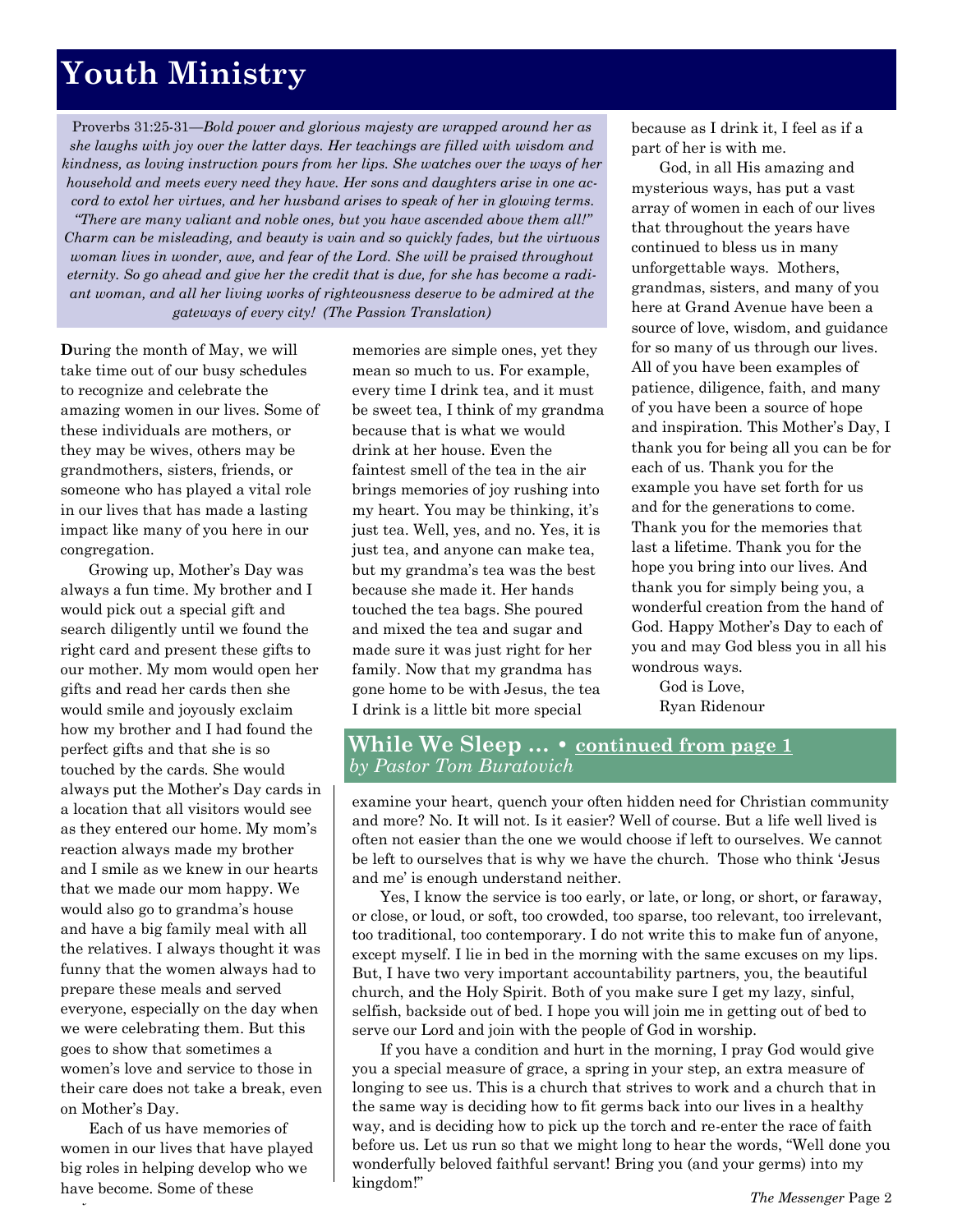## **Seeing Everyday Miracles**

**T**he Bible contains stories of many wonderful miracles. First off, the story of The Creation is truly, an awesome miracle. The flood destroyed all life, except for what Noah's Ark contained. Lot's wife was turned to a pilar of salt. Sodom and Gomorra were destroyed. God revealed himself to Moses in the form of a burning bush. Moses's staff became a snake, the plagues of Egypt and the parting of the Red Sea. Water came forth from a rock and manna was sent from heaven, for the Israelites. The wall in Jericho fell and the sun and moon stood still for Joshua. Elisha brought a dead boy back to life. These a just a few of the miracles that God orchestrated before Jesus was born.

Jesus performed many miracles also. He healed many people of incurable illnesses. The blind were able to see, and the lame were able to walk. He cast out demons and turned water into wine. He even brought Lazarus and a little girl back from the dead.

After Jesus died, Peter and John cured a man at the temple that could not walk from birth. Peter raised Tabitha from the dead. On Pentecost, the Holy Spirit came and with Him flames over the people's heads and the understanding and speaking of foreign languages so they all could communicate. This lists just a few of the amazing and wonderful miracles from the Bible. All are proof of God's existence.

Wouldn't it have been great to live in Biblical Times? To see with our own eyes, just one of these amazing miracles. A once in a lifetime event, that would surely make a believer out of anyone, right? But is that what we need, to be a believer? A BIG miracle? Is that what it would take to know that God is there?

We do see miracles every day and sadly we take them for granted. For instance, The sun. It comes up and goes down every day with majestic beauty. Sometimes those sunrises and sunsets are not even noticed. It shines its life giving light and warms us. That is a miracle we see every day and it is not a small miracle by any means. But do we ponder that and say "Wow, today I saw a miracle from God." Do we? Or do we just wake up and push through our day without a thought about the wonderful miracle of the sun? All the while, ignoring proof of God's presence.

Trees. How about trees and plants? We see them every day. Do we even take notice? Do we ever ponder the miracle of plants and trees? That they need us just as we need them to live. They breath carbon dioxide and exhale oxygen. We inhale oxygen and exhale carbon dioxide. Truly amazing! We support each other. Without one the other cannot survive. Are we jaded to this or do we take notice of His amazing miracle?

Animals. There is another miracle. They provide us food, clothes, and companionship.

The stars. Every night, we are able to take a seat under God's Jewels. Another truly amazing miracle. Their beauty is beyond words. They also provide us light at night.

I don't think that there is anywhere that we can look and not behold a wonderful miracle from God. After all, seeing is believing, right? But do we truly believe what we are seeing?

Blessings, *Melody Burkhart* Children's Sunday School

#### **Sunday School at Church 9:30 a.m. at Grand Ave 11:00 a.m. at First UMC**

Children begin in the service with their family and are excused about 15 minutes into the service for their own class. During May the children will meet outside for their Sunday School lesson.



Answer: D (See John 12:1-3.)



Answer: C (See John 9:1-7.)



*Online* Join Melody online for Children's Church at **www[.grandavenue.org](http://grandavenue.org/)**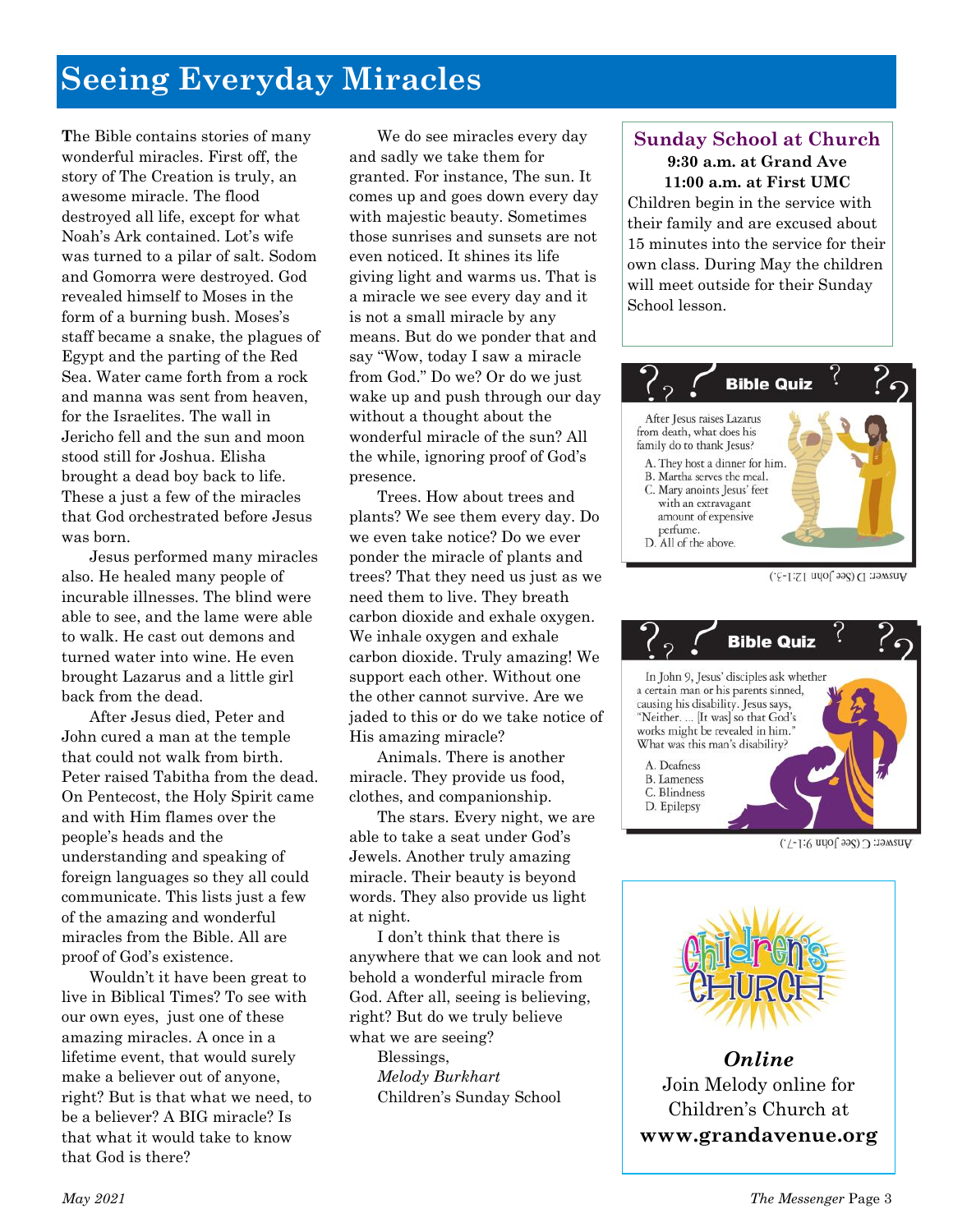## **An Easter to Remember**

#### *"'If anyone is thirsty, let him come to me and drink. Whoever believes in me, as the Scripture has said, streams of living water will flow from within him.' By this he meant the Spirit, whom those who believed in him were later to receive." John 7:37b-38 NIV*

**F**or many months, a typical Sunday morning has consisted of meeting with our grandsons Nate and Elliot virtually for Sunday School, then watching the livestreamed worship service from church and finally a time of prayer—sometimes alone in the quiet of our home and occasionally a video conference with the pastor as well as a small group of people from the congregation.

It has been similar to Sundays in "America past" when people attended church from 9:30 to noon, with the exception of church socials or potlucks afterwards! Al and I have been encouraged, inspired and spiritually challenged by the online services and meetings, appreciating all of the support received as well as the opportunities to connect with each other.

One of my goals, however, was to make it back to church in person for the Easter worship service. The building had already been open for a couple of months, following prescribed guidelines, but we decided not to attend services until after receiving our vaccinations.

With those being completed before Easter Sunday, the timing seemed right for a return to worshipping in the sanctuary with our church family. After being away for so long, it seemed strange to think about what to wear. Did we still have shoes and clothes suitable for an Easter celebration? Attendance at our online church functions didn't require much preparation. We only had to wake up on time, get dressed and turn on the computer. It was fine to wear slippers or be barefoot!

I wondered if I should go shopping the week before the holiday, but then reminded myself 1) that we were in Michigan and that a warm coat would still be needed inside the sanctuary, so it wasn't crucial to buy new clothes and 2) not to waste time worrying about what to wear, keeping the focus where it should be—on Christ and His resurrection.

We woke up on Easter morning with great anticipation. It would be our first time back in over a year. What would it be like? Al and I even arrived a half hour early, waiting in the car until the doors were unlocked and people started arriving.

With a warm welcome from the greeters at the entrance and some long-awaited hugs, we settled into a couple of chairs. Looking around, a wooden cross wrapped in a mantle of white was standing in a prominent place in front of the sanctuary and Easter lilies adorned the stage where half a dozen musicians were getting ready to begin.

Rows of chairs had been separated into configurations for singles, couples and families. Not all of the chairs were filled; only about fifty people were in attendance that morning, with just a few children. It was a smaller number than usual—most likely many people were watching from home as we had been doing previously.

There was great joy in being together with other believers, joy that was compounded by once again celebrating the resurrection of Christ. Not only did it touch the lives of those who were witnesses to his resurrection, it also has touched the lives of myriads of people—all who have believed in Him over the past 2,000 years!

Easter was especially meaningful this year after experiencing so much pain and difficult changes in our lives. Many of us lost friends and family, had health crises and felt the frustration of being isolated from loved ones. Some were laid off from work, others suffered financially… tough times for all.

Resurrection…the resurgence of life…overcoming death and rising to live again…This resurgence of life can be seen all around us as spring is well underway, perhaps a little earlier than usual here in Michigan. Pansies that were covered by snow, frozen and withered are producing tiny green leaves. Pink buds are opening on the bare branches of the tulip tree outside our living room window; and once dormant bulbs are now starting to bloom crocuses, daffodils and tulips. New life!

Thirsty for something more? Jesus invites us to "come to Him and drink," to experience life together with Him. May we respond to His call, come to Him and find resurrection life through the power of the Holy Spirit.



*For more information, please visit*  [www.goodnewswithjudy.blogspot.com](http://www.goodnewswithjudy.blogspot.com/)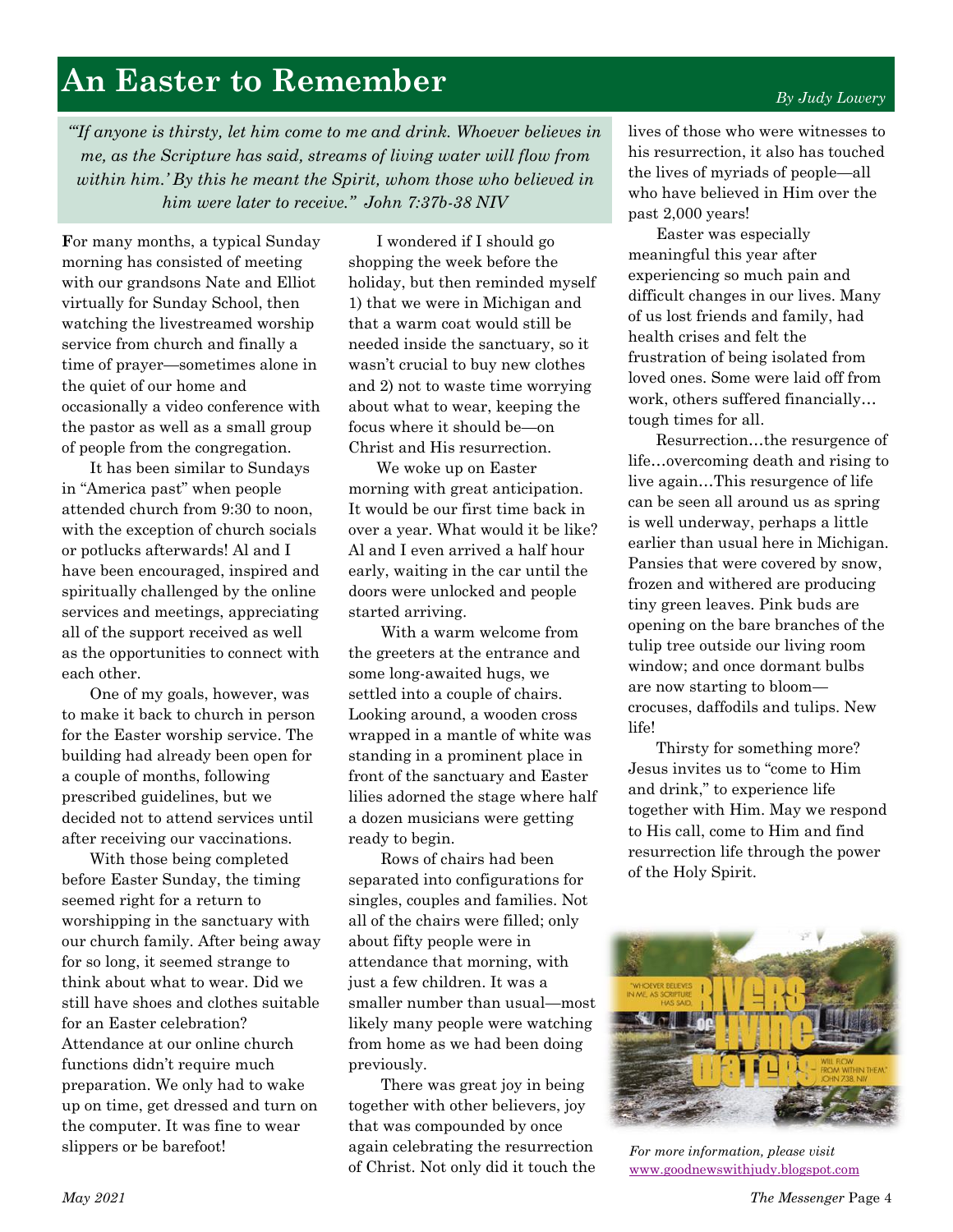## **May 2021 Prayer Calendar**

**Saturday, May 1 -** Pray for the Clothing Closet at 9:00 a.m. at FUMC. Pray for the GAUMC Yards Sale that will take place from 10:00 a.m. to 2:00 p.m.

**Sunday, May 2 -** Pray for Sunday Worship Services.

> GAUMC at 9:30 a.m. FUMC at 11:00 a.m.

**Monday, May 3 -** Pray for Ryan and Melody as they prepare lessons and activities for the children and youth of our churches.

**Tuesday, May 4 -** Pray for the Prayer meeting on Tuesdays at 10:00 a.m. It is a time of prayer and prayer requests.

**Wednesday, May 5 -** Pray for the Bible Study via Zoom—10:00 to 11:00 a.m. If you would like to join, please email Pastor Tom at tburatovich@gmail.com.

**Thursday, May 6 -** Pray for all the church meetings this month.

**Friday, May 7 -** Pray for the Praise Team as they prepare for Worship Service this Sunday.

**Saturday, May 8 -** Pray for the Greeters of tomorrow's Worship Service.

**Sunday, May 9 -** Pray for Sunday Worship Service. Pray for Sunday Worship Services.

> GAUMC at 9:30 a.m. FUMC at 11:00 a.m.

**Monday, May 10 -** Pray for our church families.

**Tuesday, May 11 -** Pray that we can be encouraging and uplifting to one another.

**Wednesday, May 12 -** Pray for the Bible Study via Zoom—10:00 to 11:00 a.m. If you would like to join, please email Pastor Tom at tburatovich@gmail.com.

**Thursday, May 13 -** Pray for the homeless and the hungry in our community.

**Friday, May 14 -** Praise God today for all of our many blessings.

**Saturday, May 15 -** Pray for the ones in our congregations that are ill or rehabilitating.

**Sunday, May 16 -** Pray for Sunday Worship Services.

> GAUMC at 9:30 a.m. FUMC at 11:00 a.m.

**Monday, May 17 -** Pray and reflect on 2 Corinthians 5:7 *"For we live by faith, not by sight."*

**Tuesday, May 18 -** Pray for the ladies of Linda Circle meeting today at 11:00 a.m.

**Wednesday, May 19** - Pray for the Bible Study via Zoom—10:00 to 11:00 a.m. If you would like to join, please email Pastor Tom at tburatovich@gmail.com.

**Thursday, May 20 -** Pray and reflect on 2 Timothy 1:7 *"For the Spirit of God does not make us timid, but gives us power, love and self-discipline."*

**Friday, May 21 -** Pray for Pastor Tom as he completes his sermon for the Sunday's Worship Services.

**Saturday, May 22 -** Today, give thanks to God for Spring. Spring is a time of beauty, new beginnings and growth.

**Sunday, May 23 -** Pray for Sunday Worship Services.

> GAUMC at 9:30 a.m. FUMC at 11:00 a.m.

**Monday, May 24 -** Pray as we start a new week that God will be with us in all the many different situations we face.

**Tuesday, May 25 -** Pray for the children and youth of our congregations.

**Wednesday, May 26 -** Pray for the Bible Study via Zoom—10:00 to 11:00 a.m. If you would like to join, please email Pastor Tom at tburatovich@gmail.com.

**Thursday, May 27 -** Pray and reflect on Bible verse 1 Thessalonians 5:16-18 *"Rejoice always, pray continually, give thanks in all circumstances; for this is God's will for you in Christ Jesus."*

**Friday, May 28 -** Pray for the community of Porterville today.

**Saturday, May 29 -** Pray and reflect on Bible verse Psalm 62:1-2 *"Truly my soul finds rest in God; my salvation comes from Him. Truly He is my fortress, I will never be shaken."*

**Sunday, May 30 -** Pray for Sunday Worship Services.

> GAUMC at 9:30 a.m. FUMC at 11:00 a.m.

**Monday, May 31 -** Pray and reflect on Bible verse Isaiah 43:18- 19 *"Forget the former things; do not dwell on the past. See, I am doing a new thing! Now it springs up; do you not perceive it? I am making a way in the wilderness and streams in the wasteland."*

#### **Need Prayer?**

Both churches have people who come together to pray. One prayer meeting is Tuesdays at 10:00 a.m. Please call Pastor Tom or Ann White at 1:30 p.m. to be included in the prayer meeting. Maybe you have another time of the day you would like to gather a group to pray. It could be a quick meeting of 10 or 20 minutes to share prayer requests and pray for one another. Let's make 2021 the year of constant prayer!

*Pastor Tom*